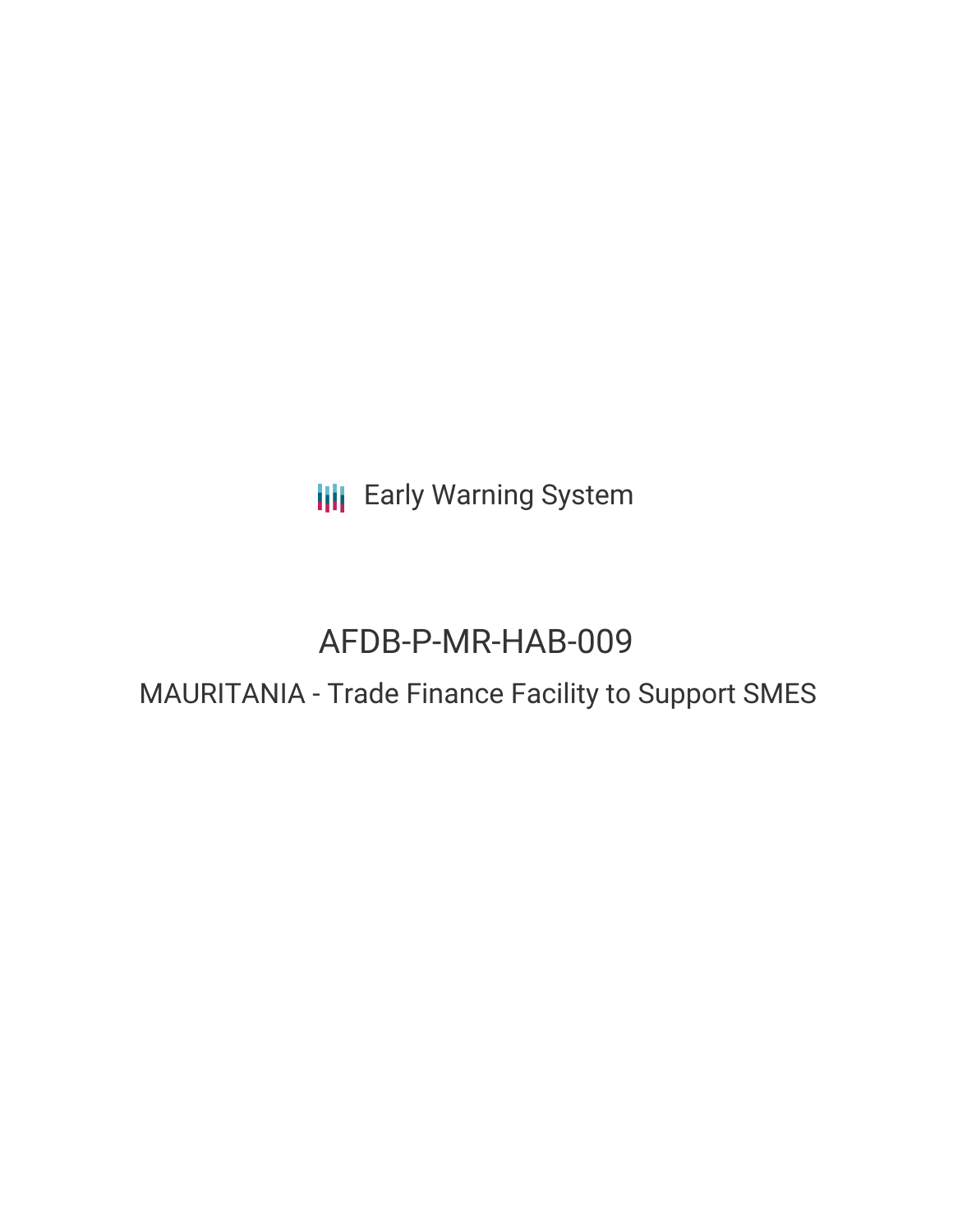

## **Quick Facts**

| <b>Countries</b>               | Mauritania                             |
|--------------------------------|----------------------------------------|
| <b>Financial Institutions</b>  | African Development Bank (AFDB)        |
| <b>Status</b>                  | Approved                               |
| <b>Bank Risk Rating</b>        | FI                                     |
| <b>Voting Date</b>             | 2021-07-16                             |
| <b>Borrower</b>                | Banque pour le Commerce et l'Industrie |
| <b>Sectors</b>                 | Finance                                |
| <b>Investment Type(s)</b>      | Loan                                   |
| <b>Investment Amount (USD)</b> | $$11.61$ million                       |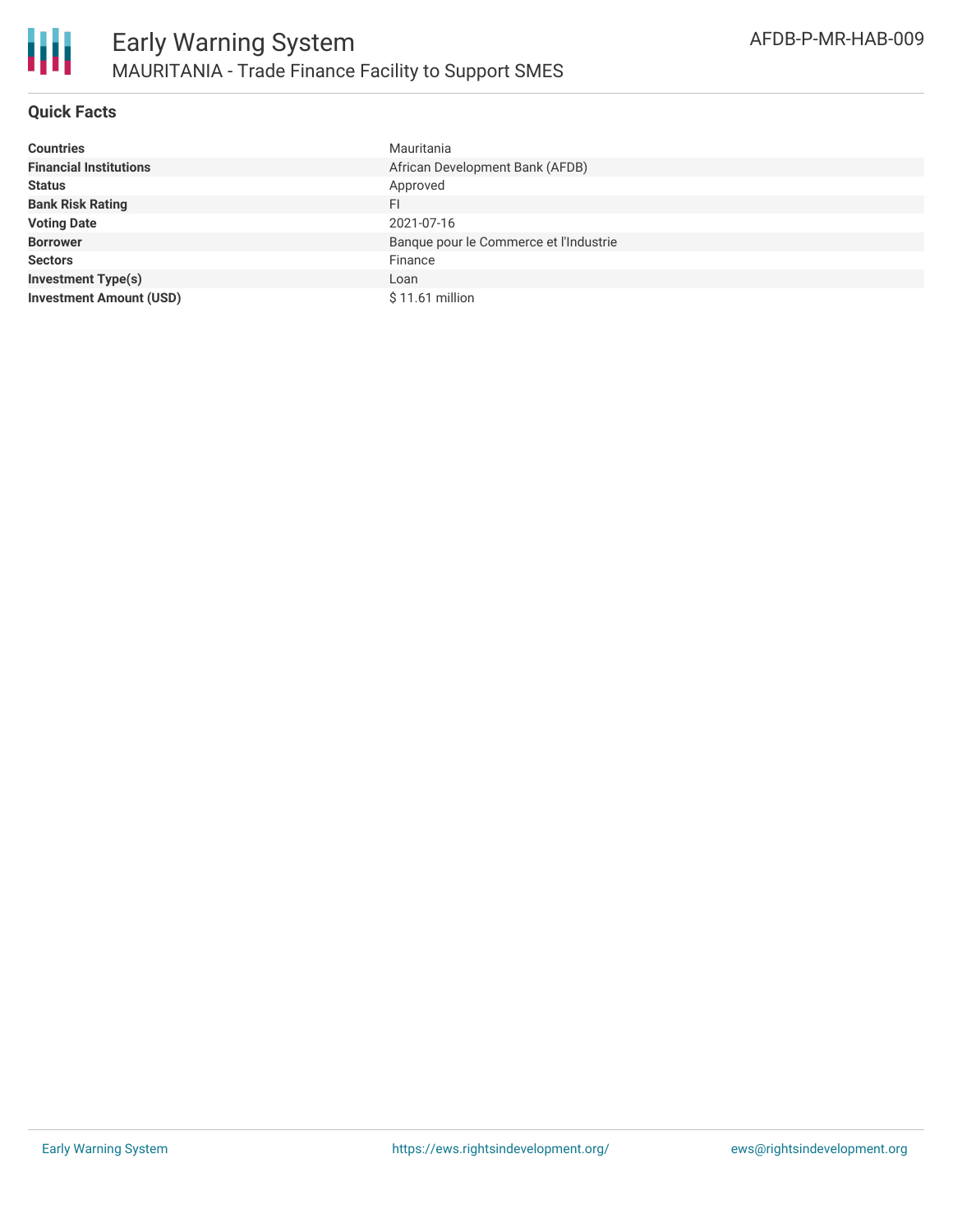

## **Project Description**

According to bank provided information, the project aims to provide an EUR 10 million Trade Finance Line of Credit (TFLOC) to Banque pour le Commerce et l'Industrie (BCI). The loan will help BCI expand its trade finance activities in Mauritania. The proposed facility is expected to deliver good development outcomes, mainly in: (i) private sector development through better access to trade finance resources for local SMEs and businesses; (ii) Regional integration and economic resilience thanks to the support of a local bank that operates in 3 countries of the sub-region and thus participate in strengthening economic resilience and supporting intra-African trade; and (iii) Gender and social effects through support for the population and the employment of women in the target sectors of activity of the facility. The facility will also contribute to inclusive growth given its support to SMEs operating in key sectors of the country's economy and therefore its contribution to economic diversification.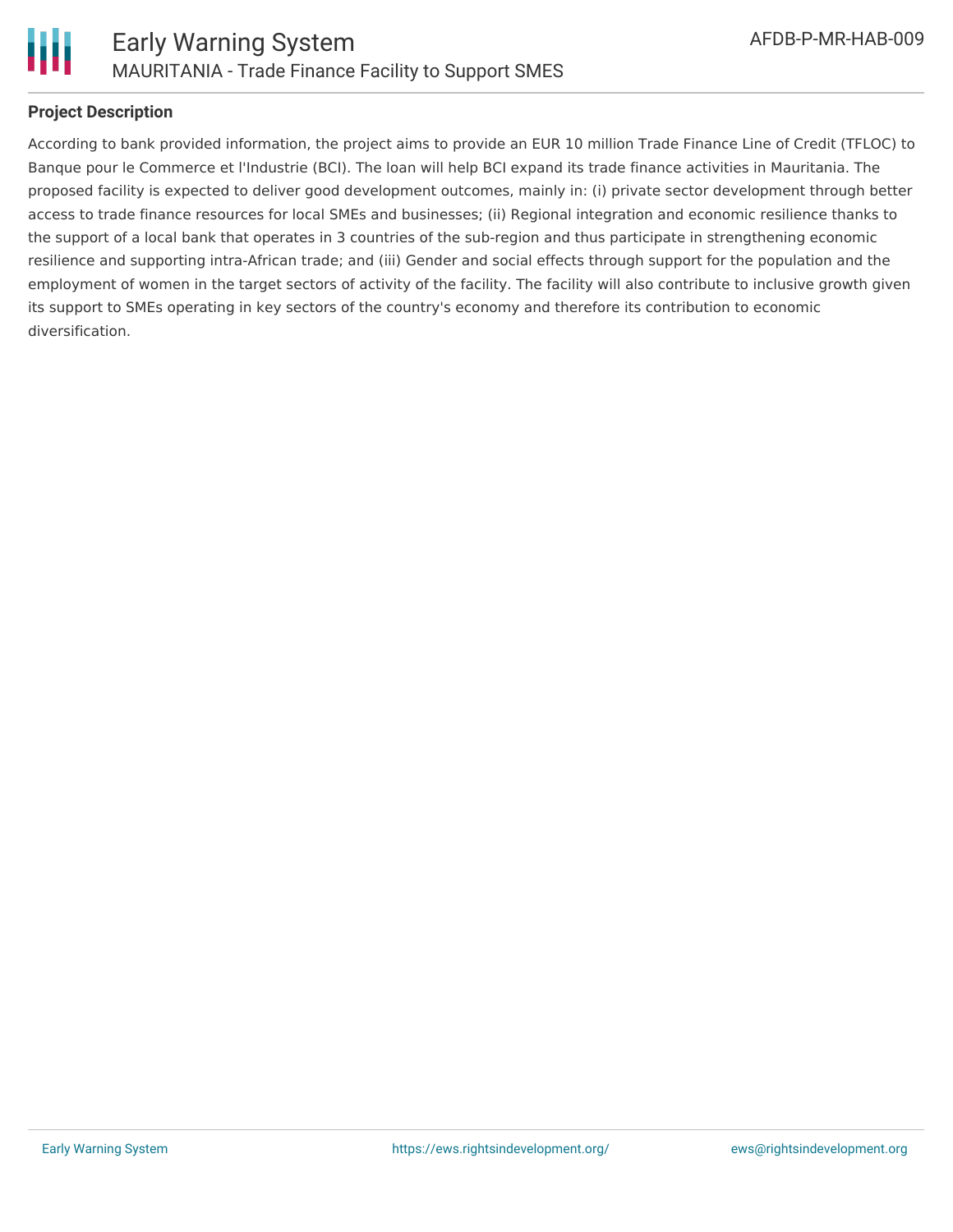#### **Investment Description**

African Development Bank (AFDB)

EUR 10,000,000

U.A 7,937,326.87

#### **Financial Intermediary**

Financial Intermediary: A commercial bank or financial institution that receives funds from a development bank. A financial intermediary then lends these funds to their clients (private actors) in the form of loans, bonds, guarantees and equity shares. Financial intermediaries include insurance, pension and equity funds. The direct financial relationship is between the development bank and the financial intermediary.

Banque pour le [Commerce](file:///actor/7529/) et l'Industrie (Financial Intermediary)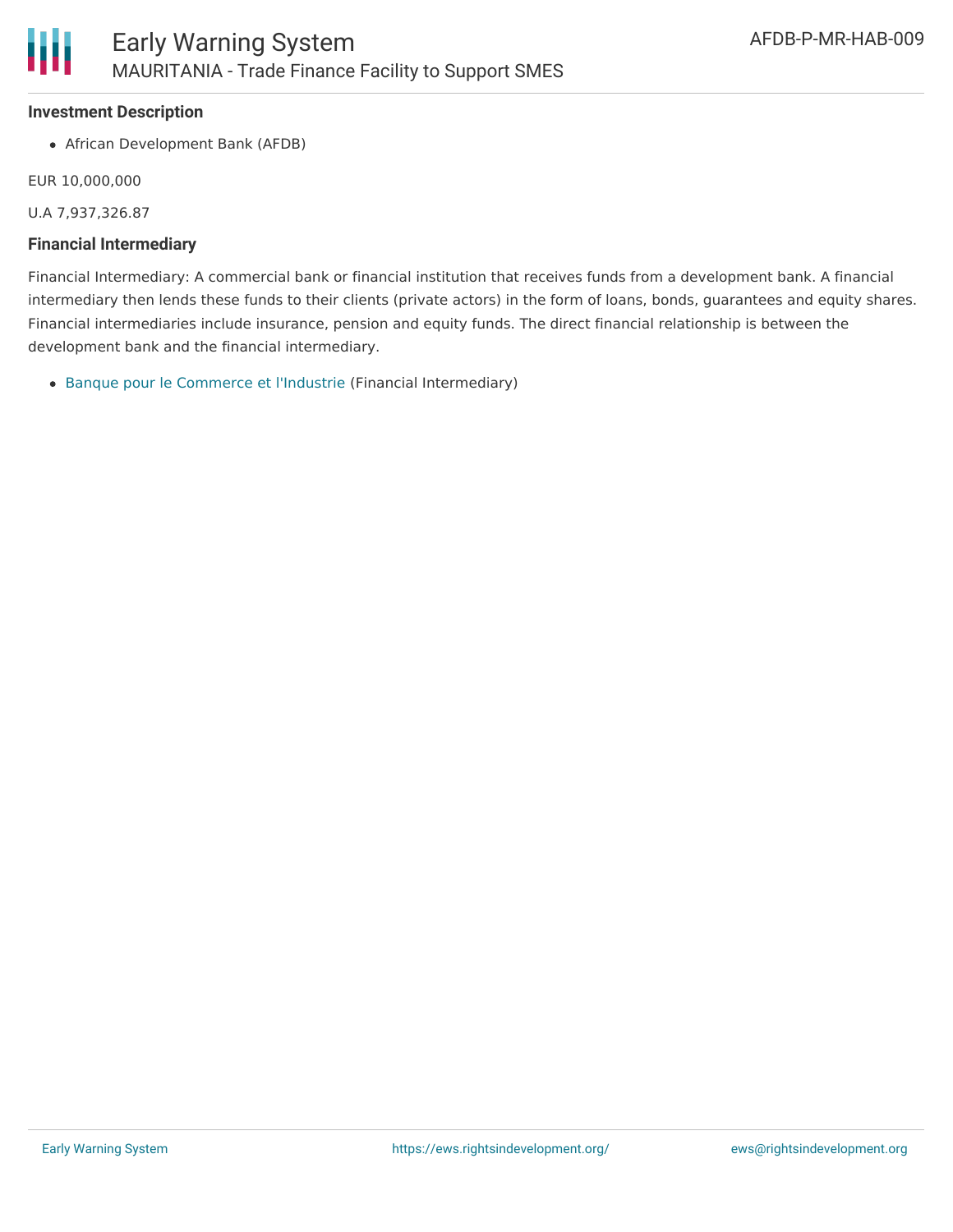

## **Private Actors Description**

Established in 1999, BCI is one of the leading trade finance bank in Mauritania. BCI has subsidiaries in Mali, Guinea and Senegal and aims to consolidate its role as an active trade finance banking group in the sub-region.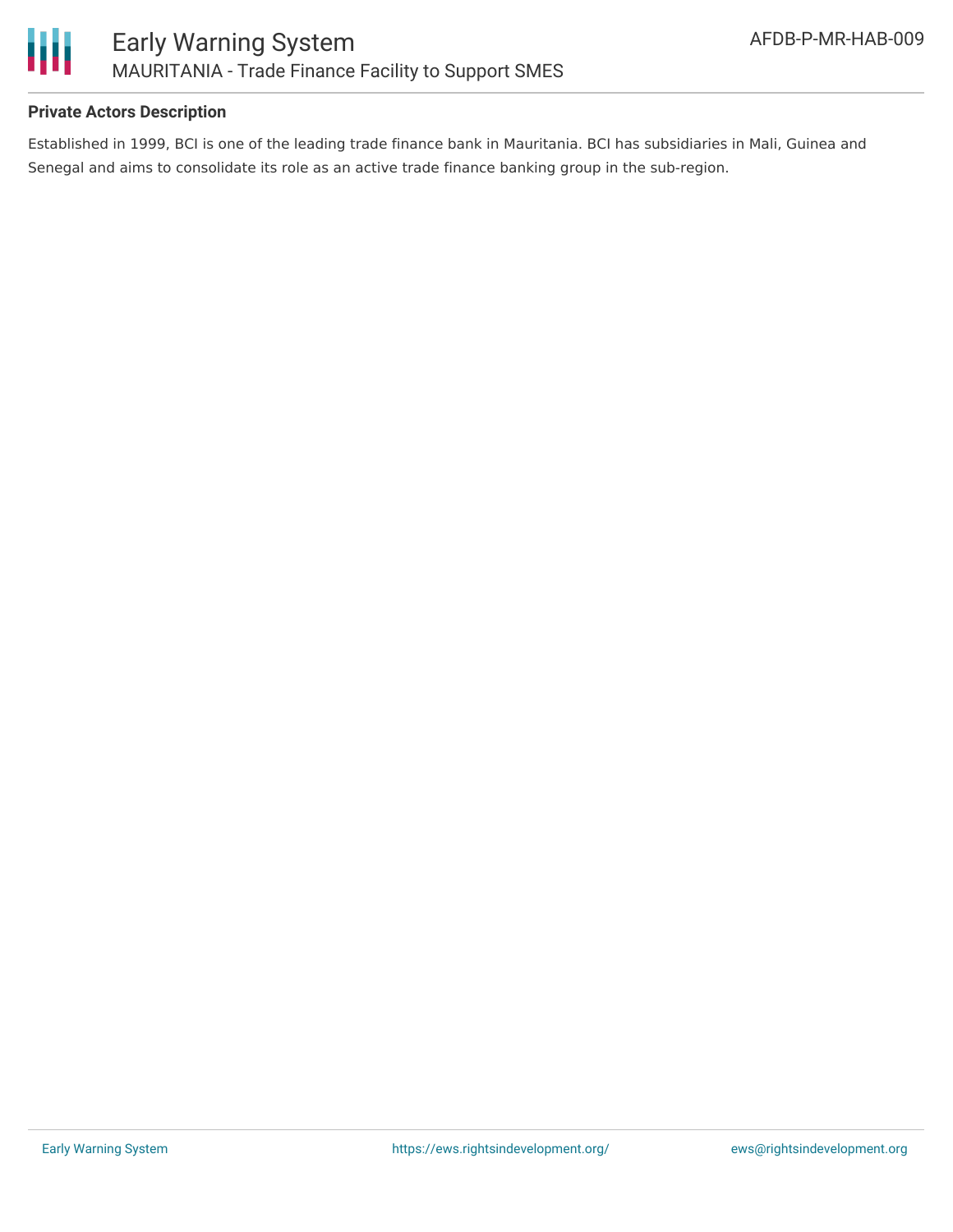## **Contact Information**

\*Contact information not provided at the time of disclosure\*

#### **ACCESS TO INFORMATION**

You can submit an information request for project information at: https://www.afdb.org/en/disclosure-and-access-toinformation/request-for-documents. Under the AfDBÕs Disclosure and Access to Information policy, if you feel the Bank has omitted to publish information or your request for information is unreasonably denied, you can file an appeal at <https://www.afdb.org/en/disclosure-and-access-to-information/appeals-process>

#### **ACCOUNTABILITY MECHANISM OF AfDB**

The Independent Review Mechanism (IRM), which is administered by the Compliance Review and Mediation Unit (CRMU), is the independent complaint mechanism and fact-finding body for people who have been or are likely to be adversely affected by an African Development Bank (AfDB)-financed project. If you submit a complaint to the IRM, it may assist you by either seeking to address your problems by facilitating a dispute resolution dialogue between you and those implementing the project and/or investigating whether the AfDB complied with its policies to prevent environmental and social harms. You can submit a complaint electronically by emailing crmuinfo@afdb.org, b.kargougou@afdb.org, b.fall@afdb.org, and/or s.toure@afdb.org. You can learn more about the IRM and how to file a complaint at: <https://www.afdb.org/en/independent-review-mechanism/>